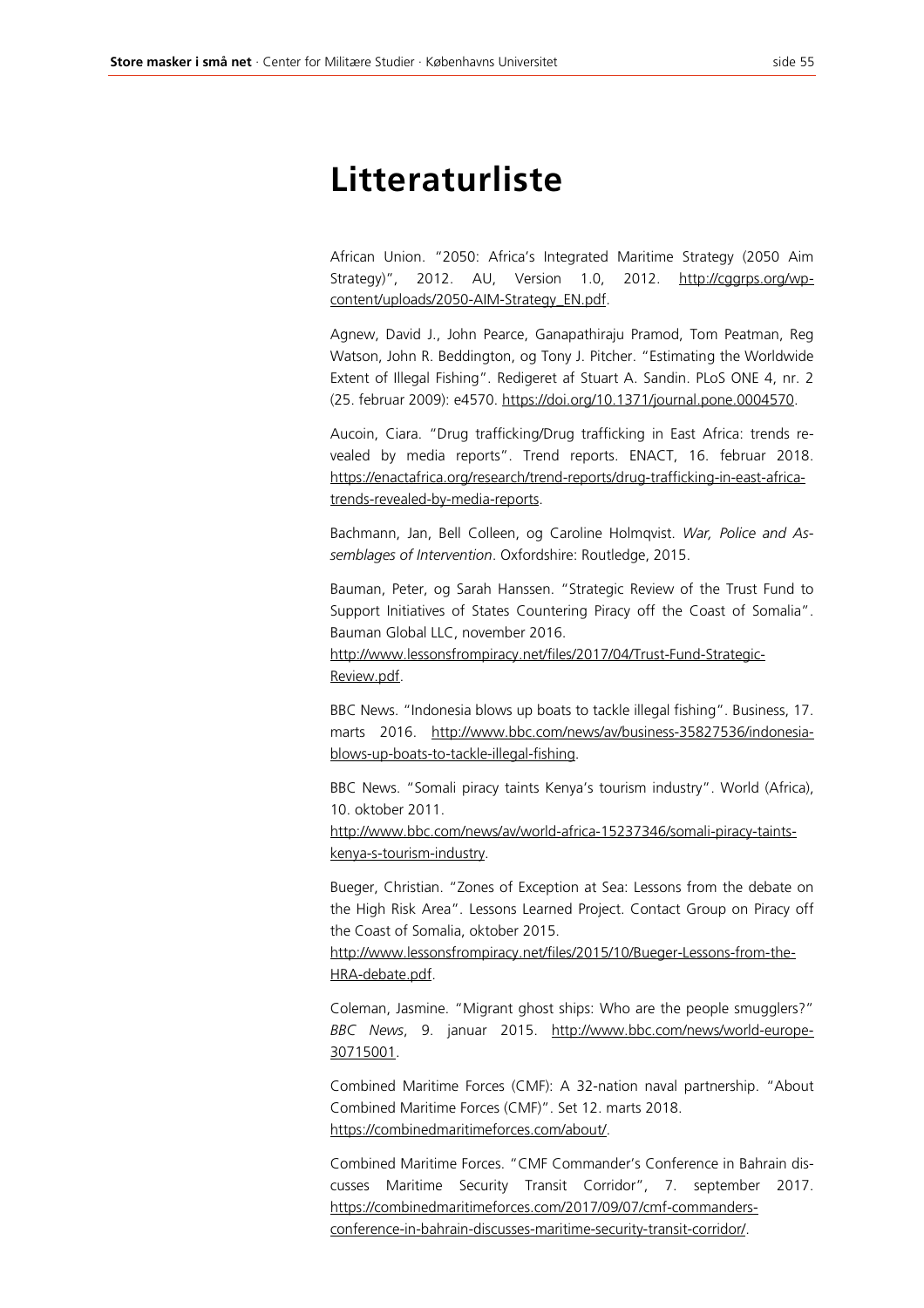Cressey, Daniel. "West Africa's toxic problem". News. *Nature - International weekly journal of science*, 20. januar 2011.

https://www.nature.com/news/2011/110120/full/news.2011.35.html.

Critical Maritime Routes Programme. "Mission". Set 9. marts 2017. https://criticalmaritimeroutes.eu/mission/#who.

De Búrca, Gráinne. "Europe's raison d'être". EUI Working Papers. European University Institute & Academy of European Law, 2013.

http://cadmus.eui.eu/bitstream/handle/1814/28098/AEL\_2013\_02.pdf?seque nce=3&isAllowed=y.

Delegation of the European Union to Somalia. "EU and FAO engage in supporting Somali coastal communities in the framework of IGAD regional initiative for Maritime Security." News stories, 9. november 2016.

https://eeas.europa.eu/delegations/somalia/14455/eu-and-fao-engage-insupporting-somali-coastal-communities-in-the-framework-of-igad-regionalinitiative-for-maritime-security\_en.

Desierto, Diane. "First Global Treaty Against Illegal, Unreported, and Unregulated (IUU) Fishing Entry into Force". EJIL Analysis. *Blog of the European Journal of International Law* (blog), 9. juni 2017.

https://www.ejiltalk.org/first-global-treaty-against-illegal-unreported-andunregulated-iuu-fishing-enters-into-force/.

DR Nyheder. "Hackerangreb koster Mærsk milliardbeløb". Penge, 16. august 2017. https://dyx.dk/8CqKu.

Europa-Kommissionen. "Strategi for maritim sikkerhed". Maritime anliggender. Set 9. marts 2018.

https://ec.europa.eu/maritimeaffairs/policy/maritime-security\_da.

European Commission. "EU Trust Fund for Africa adopts €46 million programme to support integrated migration and border management in Libya". Press release, 28. juli 2017. http://europa.eu/rapid/press-release\_IP-17- 2187\_en.htm.

European Commission. "Illegal fishing (IUU): The EU rules to combat illegal, unreported and unregulated fishing". The Comman Fisheries Policy (CFP). Set 9. marts 2018. https://ec.europa.eu/fisheries/cfp/illegal\_fishing\_en.

European Commission. "Programme to Promote Regional Maritime Security (MASE): Appendix Eastern and Southern Africa – Indian Ocean (ESA-IO) region". European Commission, 1. maj 2013.

https://ec.europa.eu/europeaid/programme-promote-regional-maritimesecurity-mase\_en.

European Monitoring Centre for Drugs and Drug Addiction. "Statistical Bulletin 2017 — overdose deaths". Data. Set 6. marts 2018. http://www.emcdda.europa.eu/data/stats2017/drd.

European Union External Action. "Program to Promote Regional Maritime Security (MASE)". EEAS, 18. august 2016. https://eeas.europa.eu/headquarters/headquartershomepage/8407/program-promote-regional-maritime-security-mase\_en.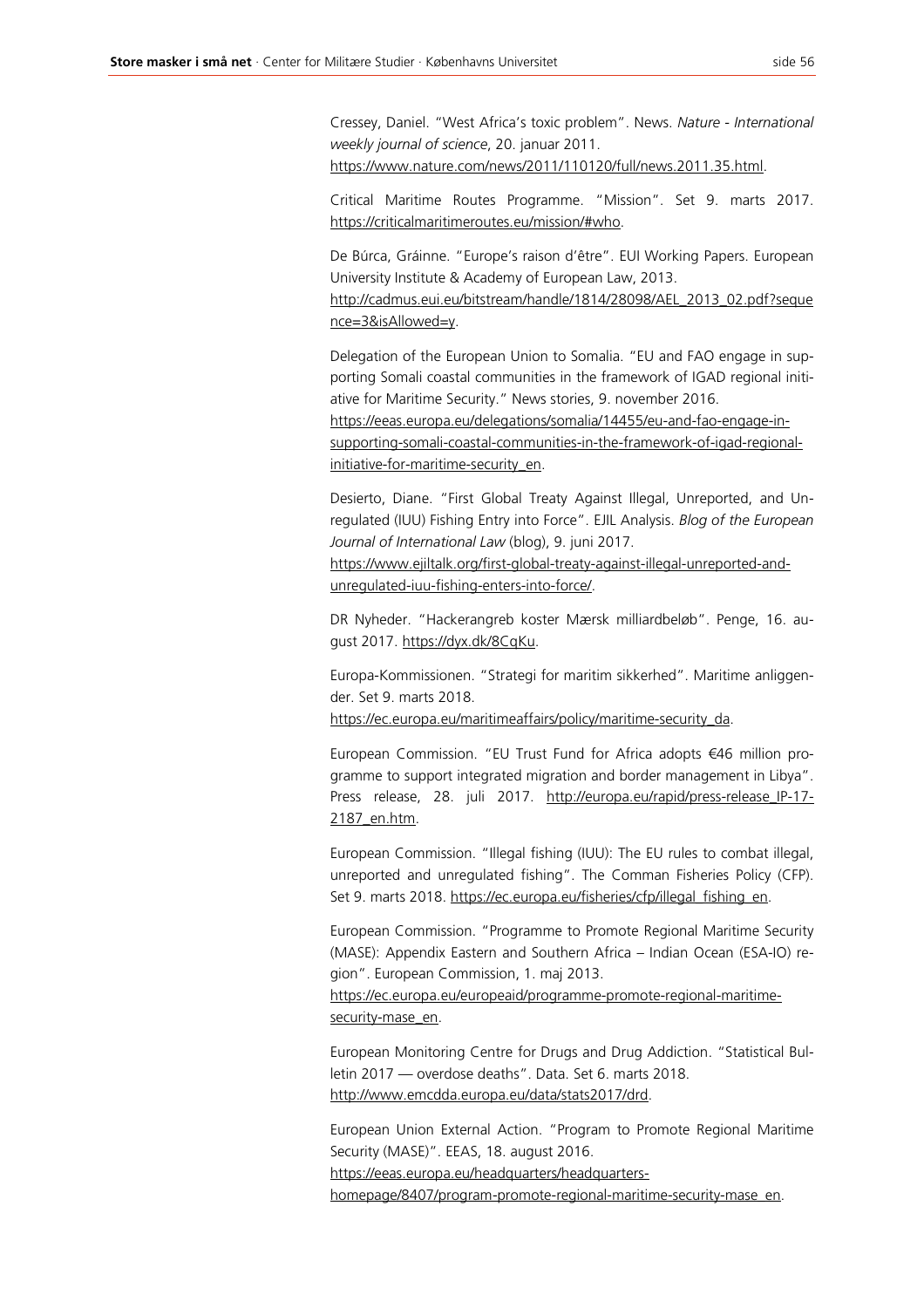Europol. "2017 Situation Report on Counterfeiting and Piracy in the European Union". Joint Reports. Europpol & European Union Intellectual Property Office, juni 2017.

Europol. "Organised Crime Groups (OCGS) and other Criminal Actors". Set 8. marts 2018. https://www.europol.europa.eu/socta/2017/organised-crimegroups.html.

Europäische Kommission, og Europol, red. *EU Drug Markets Report: Strategic Overview*. Luxembourg: Publications Office of the European Union, 2016.

FairFishing. "2016-2018: EU funded program". Set 9. marts 2018. https://fairfishing.org/2016-2018/.

Fish-i Africa. "A ghost vessel in Somali waters: GREKO 1". Stop Illegal Fishing, Case Study Series 13, marts 2017. https://dyx.dk/3uHkF

Forsvarsministeriet. "Nye danske bidrag til kampen mod ISIL og sikkerhed i Middelhavet". Nyhed fra Forsvarsministeriet, 16. januar 2018.

http://www.fmn.dk/nyheder/Pages/nye-danske-bidrag-til-kampen-mod-ISILog-sikkerhed-i-Middelhavet.aspx.

Frontex. "People Smuggling in the Central Mediterranean". Stories, 22. maj 2017. https://frontex.europa.eu/media-centre/focus/people-smuggling-inthe-central-mediterranean-t1XR06.

GOGIN. "The GOGIN project". Set 9. marts 2018. https://gogin.eu/?lang=en.

Grey, Eva. "Stowaways: the hidden problem at sea". Analysis. *Ship Technology*, 3. januar 2017.

http://www.ship-technology.com/features/featurestowaways-the-hiddenproblem-at-sea-5708512/.

Haenlein, Cathy. "Below the Surface: How Illegal, Unreported and Unregulated Fishing Threatens our Security". London, United Kingdom: Royal United Services Institute for Defence and Security Studies (RUSI), juli 2017. https://dyx.dk/ohHLk.

Hague, William, Theresa May, Philip Hammond, og Patrick McLoughlin. "The UK National Strategy for Maritime Security". Ministry of Defense, maj 2014. https://dyx.dk/NXhll.

Haun, Eric. "NATO Maritime Commander Visits IMO Antipiracy Training". *Maritime Logistics Professional* (blog), 26. februar 2015.

https://www.maritimeprofessional.com/news/nato-maritime-commandervisits-antipiracy-266617.

High Representative of the Union for Foreign Affairs and Security Policy. "First implementation report on the EU Gulf of Guinea Action Plan 2015- 2020". Joint Staff Working Document. European Commission, 15. marts 2016. https://dyx.dk/nZHzc.

ICC. "IMB Piracy & Armed Robbery Map 2018", 2018. https://www.iccccs.org/index.php/piracy-reporting-centre/live-piracy-map.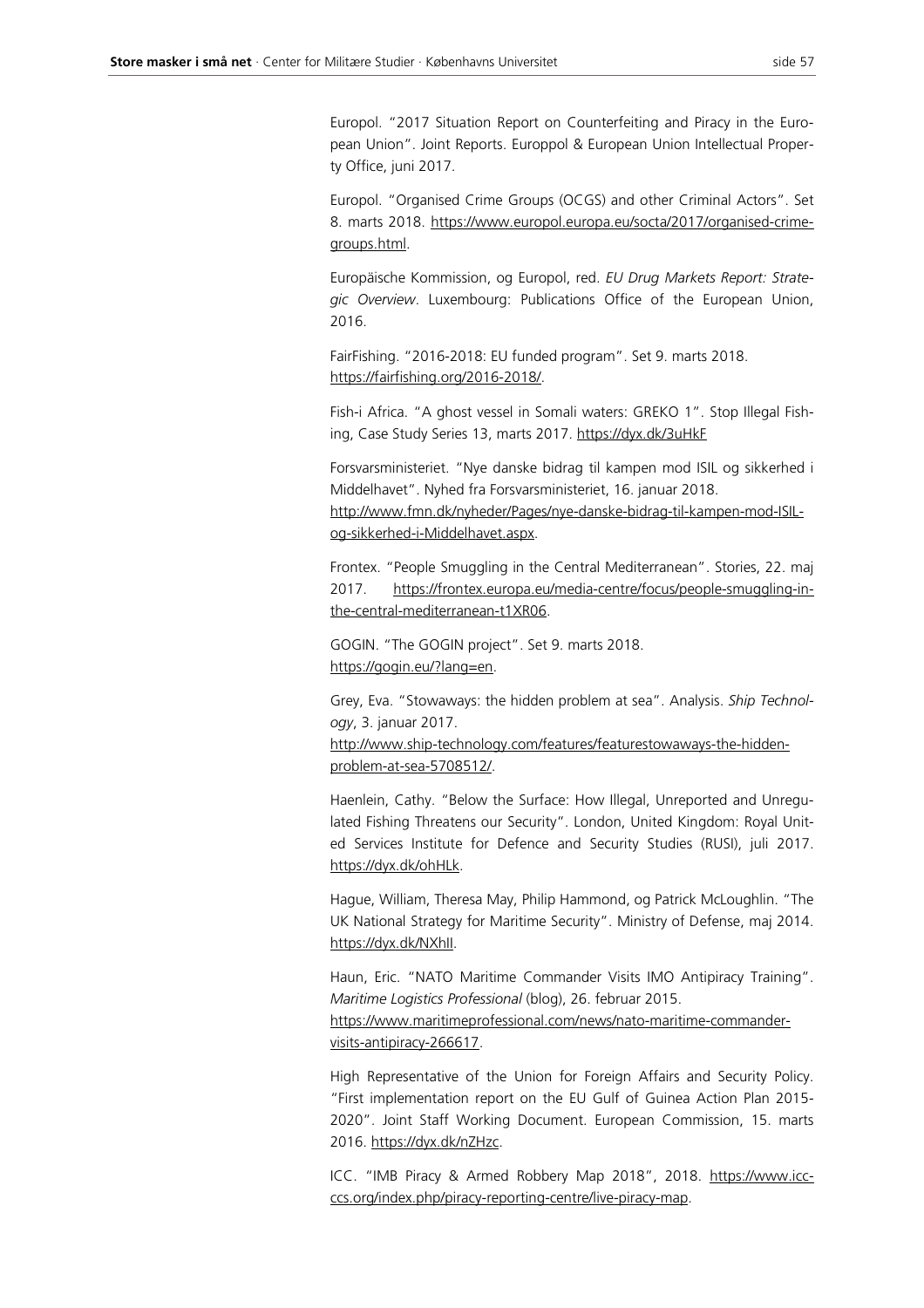International Chamber of Shipping. "Shipping and World Trade". Shipping Facts. Set 6. marts 2018.

http://www.ics-shipping.org/shipping-facts/shipping-and-world-trade.

International Maritime Organization (IMO). "Brief History of IMO". History of IMO. Set 22. marts 2018.

http://www.imo.org/en/About/HistoryOfIMO/Pages/Default.aspx.

International Maritime Organization. "Djibouti Code of Conduct". Maritime Security and Piracy, 2018.

http://www.imo.org/en/OurWork/Security/PIU/Pages/DCoC.aspx.

International Maritime Organization. "Stowaways". Facilitation. Set 19. marts 2018.

http://www.imo.org/en/OurWork/Facilitation/Stowaways/Pages/Default.aspx.

International Maritime Organization. "What's New during 2015". Archive 2015, 2015. http://www.imo.org/en/MediaCentre/WhatsNew/Pages/Archive-2015.aspx.

INTERPOL. "International involvement". Maritime Piracy. Set 12. marts 2018. https://dyx.dk/2m04o.

INTERPOL. "People smuggling". Crime Areas: Trafficking in Human Being. Set 6. marts 2018. https://www.interpol.int/Crime-areas/Trafficking-inhuman-beings/People-smuggling.

Jacobsen, Katja Lindskov. "Maritime Security and Capacity Building in the Gulf of Guinea: On Comprehensiveness, Gaps, and Security Priorities". *African Security Review* 26, nr. 3 (3. juli 2017): 237–56. https://doi.org/10.1080/10246029.2017.1291441.

Jacobsen, Katja Lindskov, og Johannes Riber Nordby. "Maritime Security in the Gulf of Guinea". København: Forsvarsakademiet, 2015. https://dyx.dk/ojbtK.

Lamothe, Dan. "Iranian weapons keep getting smuggled at sea. Stopping them isn't easy for the Navy". The Washington Post, 5. april 2016. https://www.washingtonpost.com/news/checkpoint/wp/2016/04/05/iranianweapons-keep-getting-smuggled-at-sea-stopping-them-isnt-easy-for-thenavy/?utm\_term=.ebb8fb637230.

Larsen, Jessica, og Christine Nissen. "Learning from Danish Counter-Piracy off the Coast of Somalia". Defence and Security Studies. Danish Institute for International Studies (DIIS), 2017.

http://pure.diis.dk/ws/files/1236845/Report\_10\_Somalia\_piracy\_WEB.pdf.

Lee, Kelley, David Humphreys, og Michael Pugh. "'Privatisation' in the United Nations System: Patterns of Influence in Three Intergovernmental Organisations." *Global Society* 11, nr. 3 (september 1997): 339–57. https://doi.org/10.1080/13600829708443140.

Mabus, Ray, Joseph F. Dunford Jr., Jonathan W. Greenert, og Paul F. Zukunft. "A Cooperative Strategy for 21st Century Seapower". United States Navy, marts 2015. http://www.navy.mil/local/maritime/150227-CS21R-Final.pdf.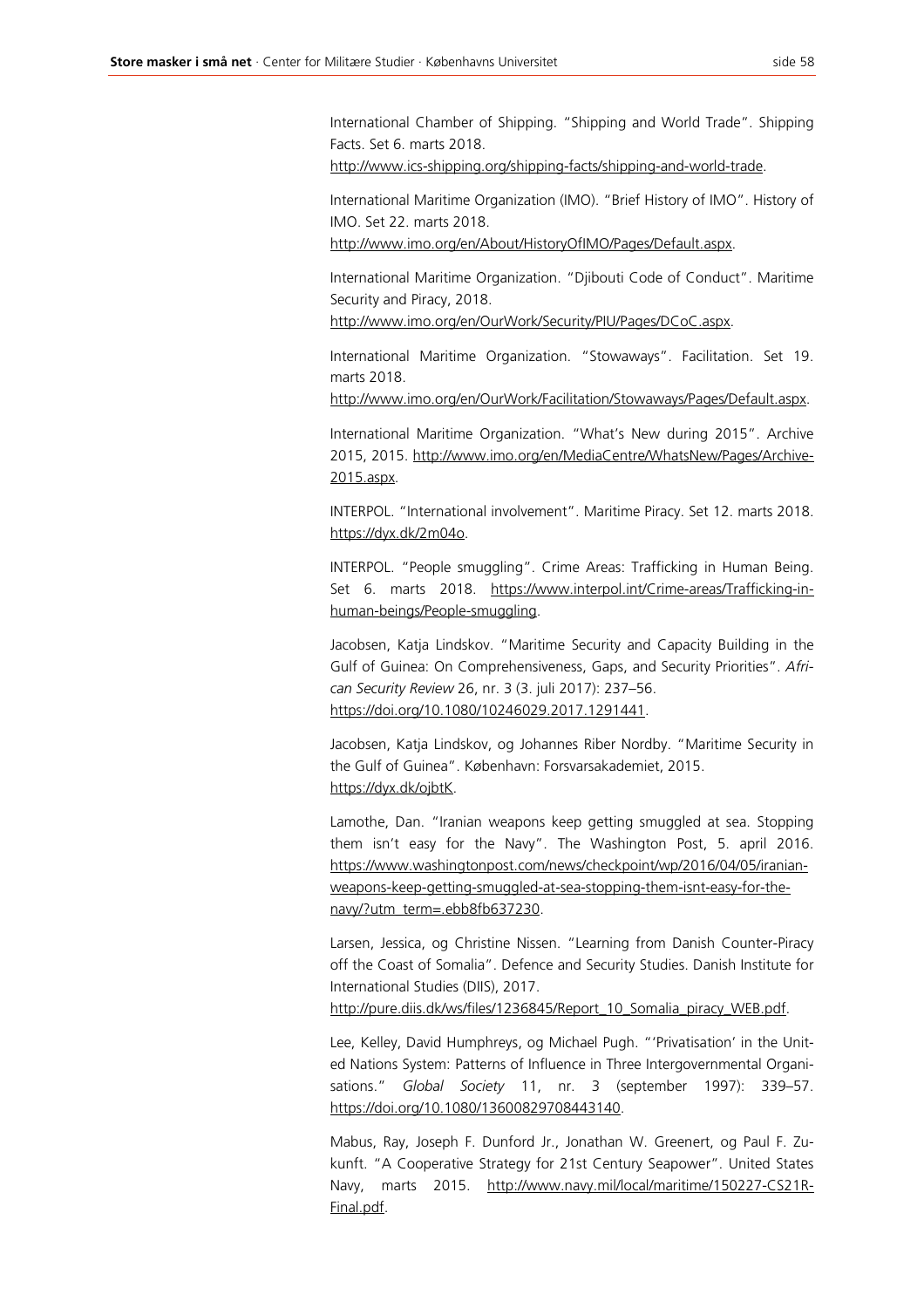Maritime Danmark. "Dansk hjælp har sikret fangst af 2 tons narko". Nyheder, 27. juni 2017. https://maritimedanmark.dk/?Id=35188.

Maritime Security Review. "Tag Archive: Arms-Trafficking". Tag Archive. Set 6. marts 2018. http://www.marsecreview.com/tag/arms-trafficking/.

Milton, Chris. "Somalia used as toxic dumping ground". News. *Ecologist*, 1. marts 2009.

https://theecologist.org/2009/mar/01/somalia-used-toxic-dumping-ground.

NATO. "Operation Sea Guardian". Missions. *Allied Maritime Command*. Set 8. marts 2018. https://mc.nato.int/missions/operation-sea-guardian.aspx.

NATO Maritime Interdiction Operational Training Centre. "Mission". General: Mission & Roles. Set 9. marts 2018.

http://www.nmiotc.nato.int/#general/mission\_roles\_en.htm.

Nordic Council of Ministers. "Nordic Minister Statement on Transnational Organized Fisheries Crime". Declarations, statements and decisions, 28. juni 2017.

http://www.norden.org/en/nordic-council-of-ministers/council-ofministers/nordic-council-of-ministers-for-fisheries-aquaculture-agriculturefood-and-forestry-mr-fjls/declarations-statements-and-decisions/nordicminister-statement-on-transnational-organized-fisheries-crime.

Online Editor. "Mitigating the 'Balloon Effect': Pressure on Mexican Routes Leads to Trafficking Back to Caribbean, Central America". *American University - National Security Law Brief* (blog), 29. november 2011.

http://nationalsecuritylawbrief.com/2011/11/29/mitigating-the-ballooneffect-pressure-on-mexican-routes-leads-to-trafficking-back-to-caribbeancentral-america.

Poling, Gregory B., og Conor Cronin. "Illegal, Unreported and Unregulated Fishing as a National Security Threat". Center for Strategic & International Studies and Pristine Seas, november 2017.

https://www.csis.org/analysis/illegal-unreported-and-unregulated-fishingnational-security-threat.

Pratt, Laura A. "Decreasing Dirty Dumping? A Reevaluation of Toxic Waste Colonialism and the Global Management of Transboundary Hazardous Waste". *William & Mary Environmental Law and Policy Review* 35, nr. 2 (2011). https://dyx.dk/FyWL5.

Reuters. "Philippines' Duterte asks China to patrol piracy-plagued waters". Reuters, 31. januar 2017. https://www.reuters.com/article/us-philippinemilitants-china/philippines-duterte-asks-china-to-patrol-piracy-plaguedwaters-idUSKBN15F1AV.

Rinkel, Serge. "Piracy and Maritime Crime in the Gulf of Guinea: Experiencebased Analyses of the Situation and Policy Recommendations". Kieler Analysen zur Sicherheitspolitik. Kiel: Institut für Sicherheitspolitik an der Christian-Albrechts-Universität, august 2015.

https://www.ispk.uni-kiel.de/de/publikationen/arbeitspapiere/serge-rinkelpiracy-and-maritime-crime-in-the-gulf-of-guinea-experience-based-analysesof-the-situation-and-policy-recommendations.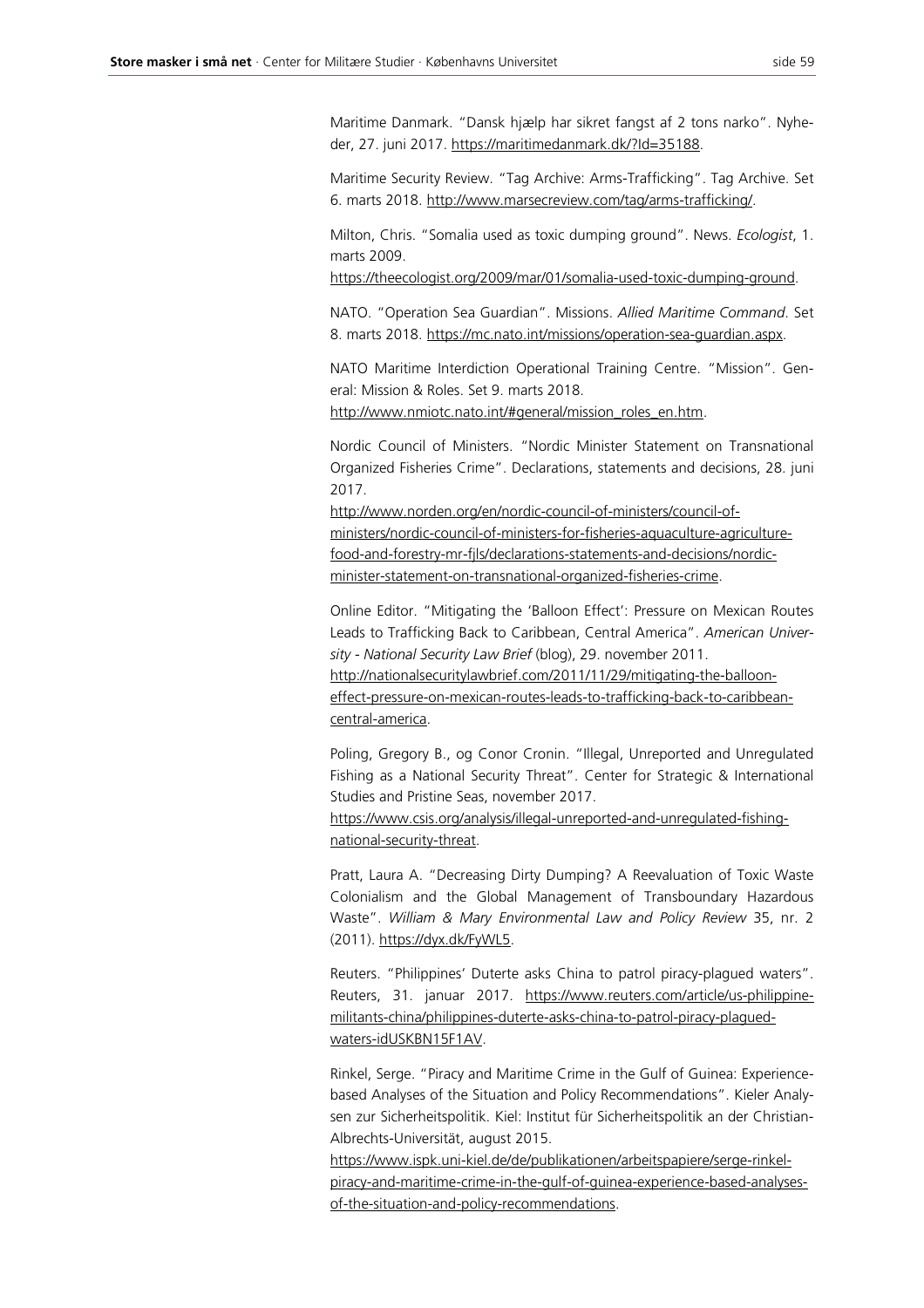Rodrigue, Jean-Paul, Claude Comtois, og Brian Slack. *The geography of transport systems. 4th edition*. London ; New York: Routledge, Taylor & Francis Group, 2017.

Schiemsky, Bruno. "Guns, drugs and terror: Somali pirates morph into polycriminals". News. *The East African*, 10. januar 2010. http://www.theeastafrican.co.ke/news/2558-839124-tbidiaz/index.html.

Shaver, Amanda, og Sally Yozell. "Casting a Wider Net: The Security Implications of Illegal, Unreported, and Unregulated Fishing". Washington D.C.: STIMSON, januar 2018.

https://www.stimson.org/sites/default/files/fileattachments/Casting%20a%20Wider%20Net%20Report.pdf.

Smed, Ulrik Trolle. "Maritime security and development in Africa - Three narratives for a strategy for Denmark". Copenhagen: Centre for Military Studies. Set 7. marts 2018. http://cms.polsci.ku.dk/publikationer/maritimesecurity-and-development-africa/

Stockholm International Peace Research Institute (SIPRI). "Arms embargoes". SIPRI databases. Set 6. marts 2018. https://www.sipri.org/databases/embargoes.

Stockholm International Peace Research Institute (SIPRI). "Developments in 2017". Set 6. marts 2018. https://www.sipri.org/node/3973

Szoldra, Paul. "A retired Navy admiral is 'very concerned' about terrorists attacking cruise ships". *BUSINESS INSIDER NORDIC*, 30. juni 2017. http://nordic.businessinsider.com/stavridis-terrorist-attacks-at-sea-2017-6.

Søfart. "Migranter på DFDS-skib sendt hjem med fly", 1. november 2017. http://www.soefart.dk/article/view/564523/migranter\_pa\_dfdsskib\_sendt\_hje m\_med\_fly#.

Tella, Oluwaseun. "AFRICOM: Hard or Soft Power Initiative?" *African Security Review* 25, nr. 4 (oktober 2016): 393–406. https://doi.org/10.1080/10246029.2016.1225588.

Tobey, Pam. "Mafia group earns more than Deutsche Bank plus McDonald's". *The Washington Post*, 28. marts 2014.

https://www.washingtonpost.com/news/morning-mix/wp/2014/03/28/mafiagroup-earns-more-than-deutsche-bank-plusmcdonalds/?utm\_term=.c49f695bcebf.

Udenrigsministeriet. "Strategi for den danske indsats mod pirateri og væbnet røveri til søs: 2015-2018". Udenrigsministeriet, Forsvarsministeriet, Justitsministeriet og Erhvervs- og Vækstministeriet, marts 2015. http://www.fmn.dk/nyheder/Documents/strategi-for-den-danske-indsatsmod-pirateri-2015-2018.pdf.

United Nations. Convention on the Prevention of Marine Pollution by Dumping of Wasted and other Matter. Opened for Signature at London, Mexico City, Moscow and Washington on 29 December 1972, No. 15749 § (1980). https://treaties.un.org/doc/Publication/UNTS/Volume%201263/volume-1263-A-15749-English.pdf.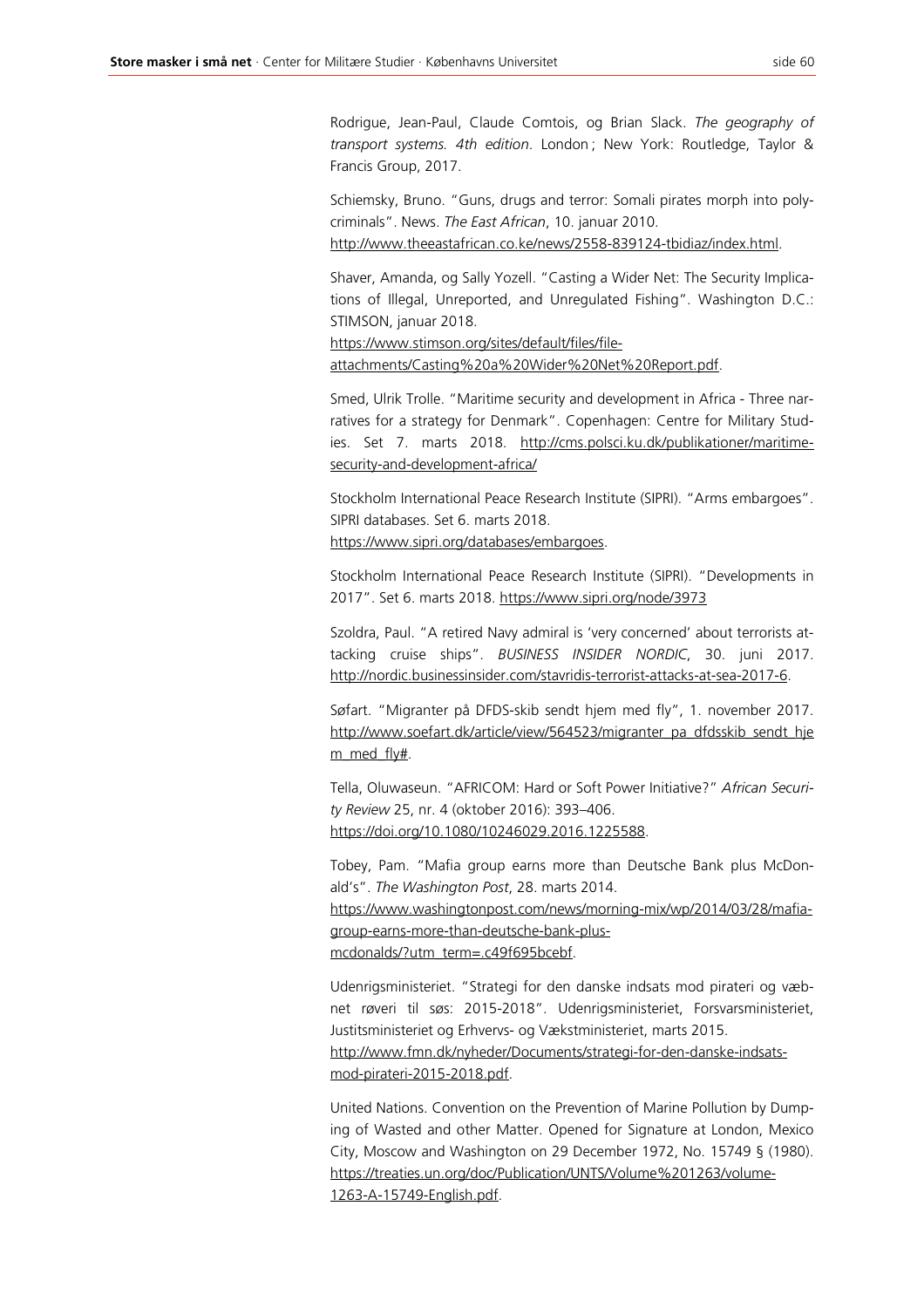United Nations. Convention on the Prevention of Marine Pollution by Dumping of Wastes and other Matter (1975).

https://treaties.un.org/doc/Publication/UNTS/Volume%201046/volume-1046-I-15749-English.pdf.

United Nations. "Progress & Info". *Sustainable Development*. Set 8. marts 2018. https://sustainabledevelopment.un.org/sdg14.

United Nations. United Nations Convention on the Law of the Sea (1982). https://dyx.dk/jIgvz.

United Nations Development Programme (UNDP). "Young Somalis find alternative livelihoods to piracy". Our Work. Set 12. marts 2018. http://www.undp.org/content/undp/en/home/ourwork/ourstories/youngsomalis-find-alternative-livelihoods-to-piracy.html.

United Nations Environtment Programme (UNEP). "Illegal Oil Discharge in European Seas". Set 8. marts 2018.

http://www.grid.unep.ch/products/3\_Reports/ew\_oildischarge.en.pdf.

United Nations High Commissioner for Refugees. "Mediterranean death toll soars, 2016 is deadliest year yet". News and Stories, 25. oktober 2016. http://www.unhcr.org/news/latest/2016/10/580f3e684/mediterraneandeath-toll-soars-2016-deadliest-year.htm.

United Nations High Commissioner for Refugees. "UNHCR viewpoint: 'Refugee' or 'migrant' – Which is right?" News and Stories, 11. juli 2016. http://www.unhcr.org/news/latest/2016/7/55df0e556/unhcr-viewpointrefugee-migrant-right.html.

United Nations Office on Drugs and Crime (UNODC). "Drug Trafficking: Introduction". Topics: Drug Trafficking. Set 6. marts 2018. https://www.unodc.org/unodc/en/drug-trafficking/index.html.

United Nations Office on Drugs and Crime (UNODC). "Migrant smuggling in Asia increasingly complex and dynamic". Set 6. marts 2018. https://dyx.dk/aPhXU.

United Nations Office on Drugs and Crime (UNODC). "World Drug Report 2017: Fact Sheet on Statistics and Trends in Illicit Drugs". United Nations Office on Drug and Crime (UNODC), 2017. https://www.unodc.org/wdr2017/field/WDR17\_Fact\_sheet.pdf.

United Nations Office on Drugs and Crime, red. *Global report on trafficking in persons,* 2012. Vienna: United Nations Office on Drugs and Crime, 2012.

United Nations Office on Drugs and Crime (UNODC). "Smuggling of migrants: the harsh search for a better life". Crimes: Migrant Smuggling. Set 6. marts 2018. https://www.unodc.org/toc/en/crimes/migrant-smuggling.html.

United Nations Office on Drugs and Crime (UNODC). "UNODC Global Maritime Crime Programme". Maritime crime and piracy, 2016. http://www.unodc.org/unodc/en/piracy/index.html?ref=menuside.

United States Africa Command. "5 Things You Need to Know About Obangame Express 2017". Media room, 20. marts 2017.